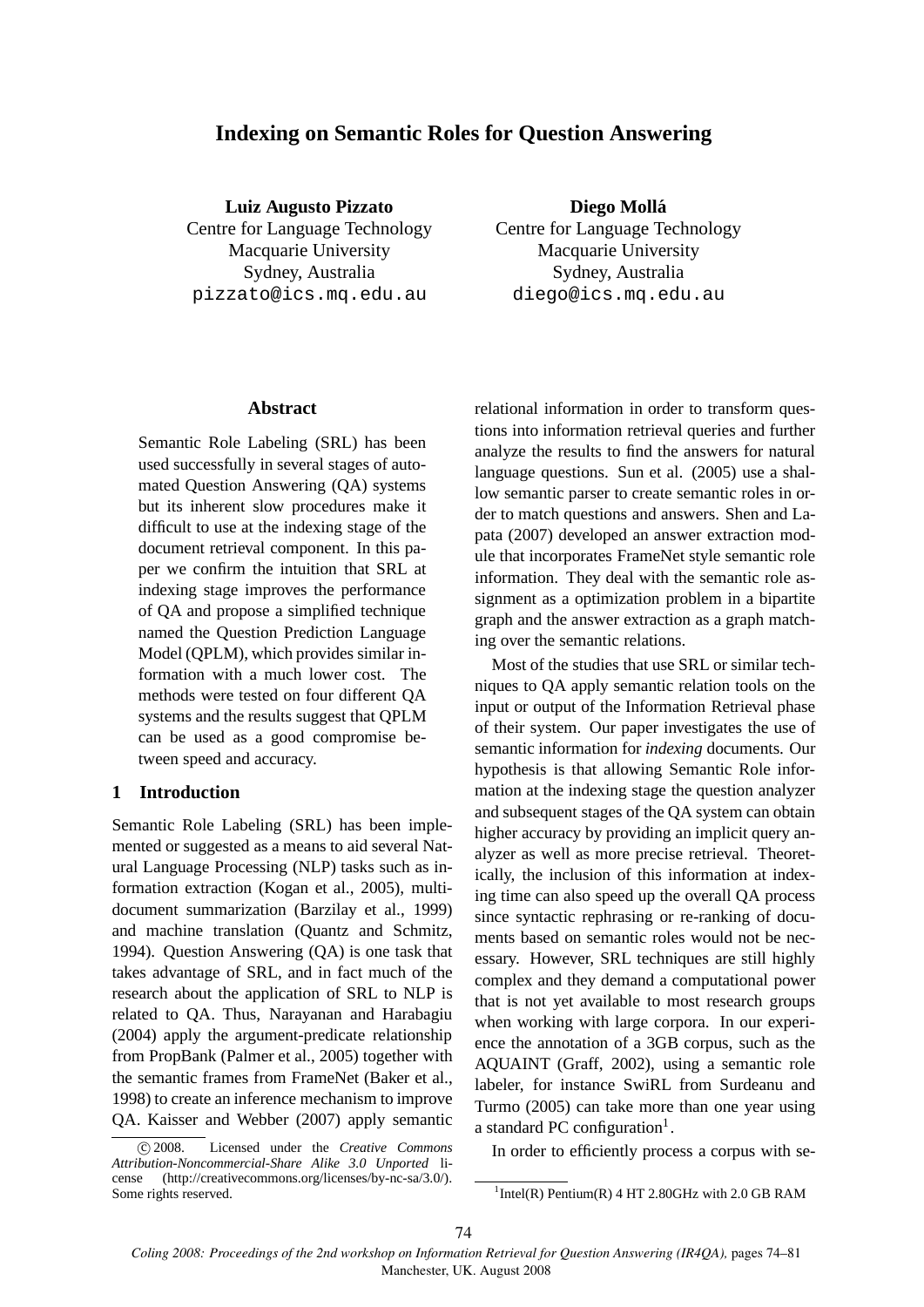mantic relations, we have developed an alternative annotation strategy based on word-to-word relations instead of noun phrase-to-predicate relations. We define semantic triples based on syntactic clues; this approach was also studied by Litkowski (1999) but some major differences with our work are that we use automatically learned rules to generate the semantic relations, and that we use different semantic labels than those defined by Litkowski, some more specific and some more general. Our annotation scheme is named the Question Prediction Language Model (QPLM) and represents relations between pairs of words using labels such as *Who* and *When*, according to how one word complements the other.

In the following section we provide an overview of the proposed semantic annotation module. Then in Section 3 we detail the information retrieval framework used that allows the indexing and retrieval of semantic information. Section 4 describes the experimental setup and presents the results. Finally, Section 5 presents the concluding remarks and some discussion of further work.

### **2 Question Prediction Language Model**

QPLM, as described in Pizzato and Mollá (2007), represents sentences by specifying the semantic relationship among its components using question words. In this way, we focus on dividing the problem of representing a large sentence into small questions that could be asked about its components. QPLM is expressed by triples  $\theta(\omega) \rightarrow \alpha$ where  $\theta$  is a question word,  $\omega$  is the word that concerns the question word  $\theta$  and  $\alpha$  is the word that answers the relation  $\theta$  about  $\omega$ . For instance the relation  $Who(eat) \rightarrow Jack$  tells us that the person who eats is Jack. The representation of our semantic relations as triples  $\theta(\omega) \rightarrow \alpha$  is important because it allows the representation of sentences as directed graphs of semantic relations. This representation has the capacity of generating questions about the sentence being analyzed. Figure 1 shows such a representation of the sentence: "*John asked that a flag be placed in every school*".

Having the sentence of Figure 1 and removing a possible answer  $\alpha$  from any relation triple, it is possible to formulate a complete question about this sentence that would require  $\alpha$  as an answer. For instance, we can observe that removing the node John we obtain the question "*Who asked for a flag to be placed in every*



Figure 1: Graph Representation

*school?*" where *Who* was extracted from the triple  $Who(ask) \rightarrow John$ . The same is valid for other relations, such as removing the word school to obtain the question "*Where did John ask for a flag to be placed?*". The name Question Prediction for this model is due to its capability of generating questions regarding the sentence that has been modeled.

We have developed a process to automatically annotate QPLM information, the process is rule based where the rules are automatically learned from a corpus obtained from mapping PropBank into QPLM instances. The mapping between semantic roles and QPLM is not one-to-one, which reduces the accuracy of the training corpus. A sample of 40 randomly selected documents was manually evaluated showing that nearly 90% of the QPLM triples obtained were correctly converted from the PropBank mapping. PropBank does not give us some relations that we wish to include such as ownership  $(Whose(car) \rightarrow Maria)$  or quantity  $(HowMany (country) \rightarrow twenty)$ , but it does give us the benefits of a large training set covering a variety of different predicates.

Our QPLM annotation tool, like most SRL tools, makes use of a syntactic parser and a namedentity (NE) recognizer. We are currently using Connexor<sup>2</sup> for syntactic parsing and LingPipe<sup>3</sup> for named-entity recognition.

An evaluation of our QPLM annotation has shown a reasonable precision (50%) with a low recall (24%). Both precision and recall seem to be connected with the choice of training corpus. The high precision is influenced by the large training set and the different variety of predicates. The low recall is due to the low amount of connections that can be mapped from one sentence in Prop-Bank to QPLM. As we will present in Section 4, QPLM helps to improve results for QA even when

 $^{2}$ http://www.connexor.com

<sup>3</sup>http://alias-i.com/lingpipe/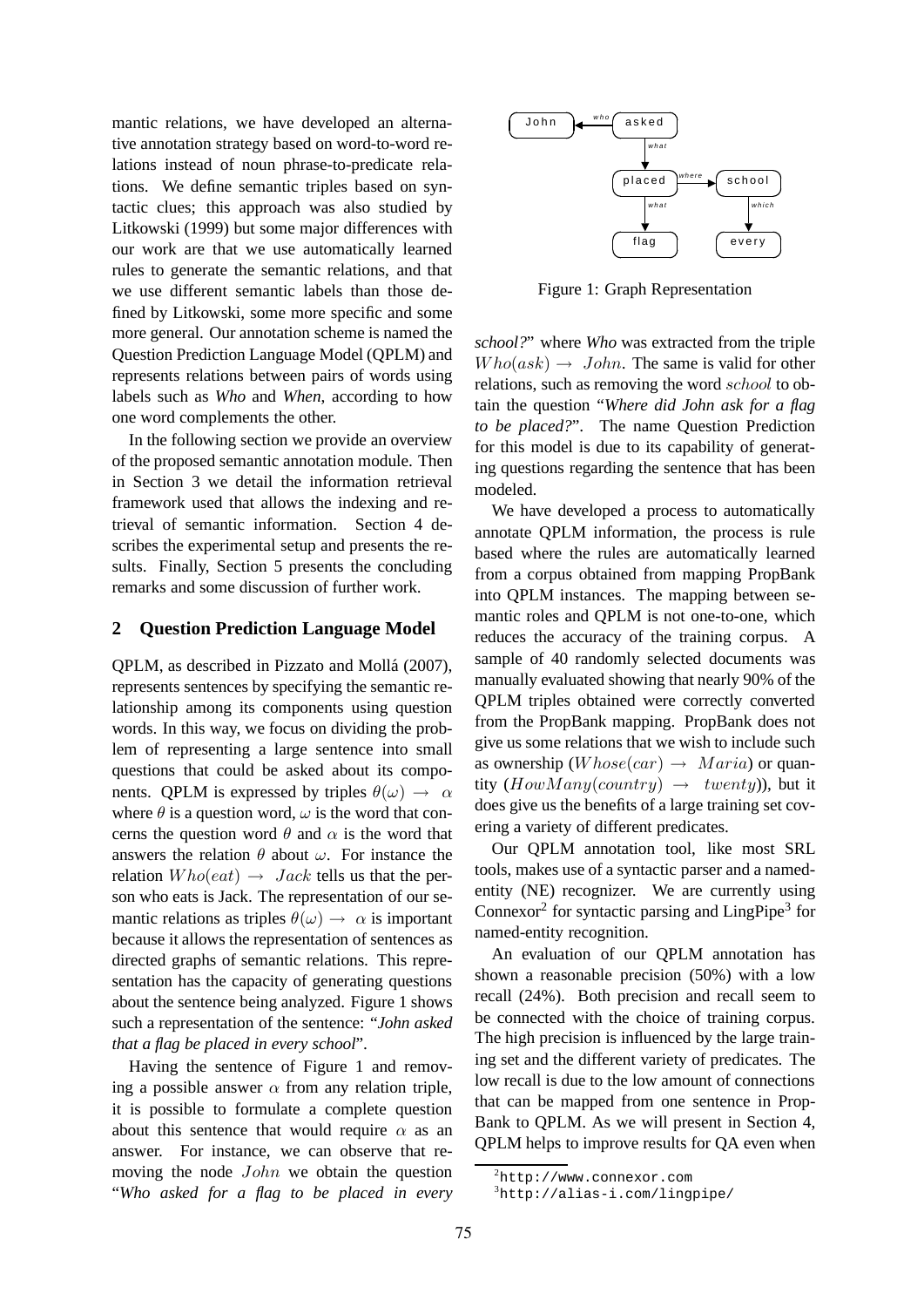this training corpus is not optimal. This suggests that if a more suitable corpus is used to create the QPLM rules then we can improve the already positive results. An ideal training corpus would contain all QPLM pairs; not only verbs and head of noun phrases but also connections among all relevant words in a sentence.

# **3 Indexing and Retrieving Semantic Information**

A document index that contains information about semantic relations provides a way of finding documents on the basis of meaningful relations among words instead of simply their co-occurrence or proximity to each other. A semantic relation index allows the retrieval of the same piece of information when queried using syntactic variations of the same query such as: "*Bill kicked the ball*" or "*The ball was kicked by Bill*".

Several strategies can be used to build the indexing structure that includes relational information. The task of IR requires fast indexing and retrieval of information regardless of the amount of data stored and how it is going to be retrieved. From our experience, the use of relational databases is acceptable only if the amount of documents and speed of indexing and retrieval is not a concern. When database systems are used on large IR systems there is always a trade off between the speed of indexing and the speed of retrieval as well speed and storage efficiency.

The best approach for IR has always been a custom built inverted file structure. In the semantic role/QPLM case it is important to develop an indexing structure that can maintain the annotation information. Because it is important to allow different types of information to be indexed, we implemented a framework for information retrieval that easily incorporates different linguistic information. The framework allows fast indexing and retrieval and the implementation of different ranking strategies.

With the inclusion of relational information, the framework provides a way to retrieve documents according to a query of semantically connected words. This feature is best used when queries are formed as sentences in natural language. A simplified representation of the framework index is shown in Figure 2 for a QPLM annotated sentence. Figure 2 shows that the relation of words are represented by a common relation identifier and a re-

| QPLM representation for "Bill kicked the ball": |                               |         |           |      |  |
|-------------------------------------------------|-------------------------------|---------|-----------|------|--|
| m                                               | <b>Relation</b>               |         |           |      |  |
| 11                                              | $Who(kick) \rightarrow Bill$  |         |           |      |  |
| 12                                              | $What(kick) \rightarrow ball$ |         |           |      |  |
| Inverted file representation:                   |                               |         |           |      |  |
|                                                 |                               |         |           |      |  |
| Term                                            | <b>Document</b>               | Rel. ID | Rel. Type | Role |  |
| Rill                                            |                               | 11      | Who       | Arg  |  |
| kick                                            |                               | 11      | Who       | Pred |  |
|                                                 |                               | 12      | What      | Pred |  |

Figure 2: Simplified representation of the indexing of QPLM relations

| <b>Query</b>                 | Returns documents that          |
|------------------------------|---------------------------------|
| $*(kick) \rightarrow *$      | contain the word kick           |
| $Who(kick) \rightarrow *$    | inform that someone kicks       |
| $Who(*) \rightarrow Bill$    | inform that Bill does an action |
| $Who(kick) \rightarrow Bill$ | inform that Bill kicks          |

Figure 3: QPLM Queries (asterisk symbol is used to represent a wildcard)

lation type. The roles that each word plays in a relation is also included within the same record. The IF is optimized so that redundant information is not represented, as illustrated by the record of the word *kick* and the single document number.

The framework also provides a way to include words that have not been explicitly related to other words in the text just in the same way as a standard bag-of-words (BoW) approach. This feature is important even when the text is fully semantically or syntactically parsed. Many words may not be associated with the others in a sentence because of different reasons such as errors in the parser. Therefore, even if the query presented to the retrieval component is not a proper natural language sentence or it fails to be analyzed, the system will perform as a normal BoW system.

Once the retrieval query is analyzed, it is possible to perform queries that focus on retrieving all documents where a certain relation occurs as well as all documents where a certain word plays a specific role. The example in Figure 3 demonstrates some queries and what documents or sentences they return.

A document containing the sentence "*Bill kicked the ball*" would be retrieved for all the queries in Figure 3. The framework also allows the formulation of more complex queries such as:

$$
(Who(kick) \rightarrow *) \land (What(kick) \rightarrow ball)
$$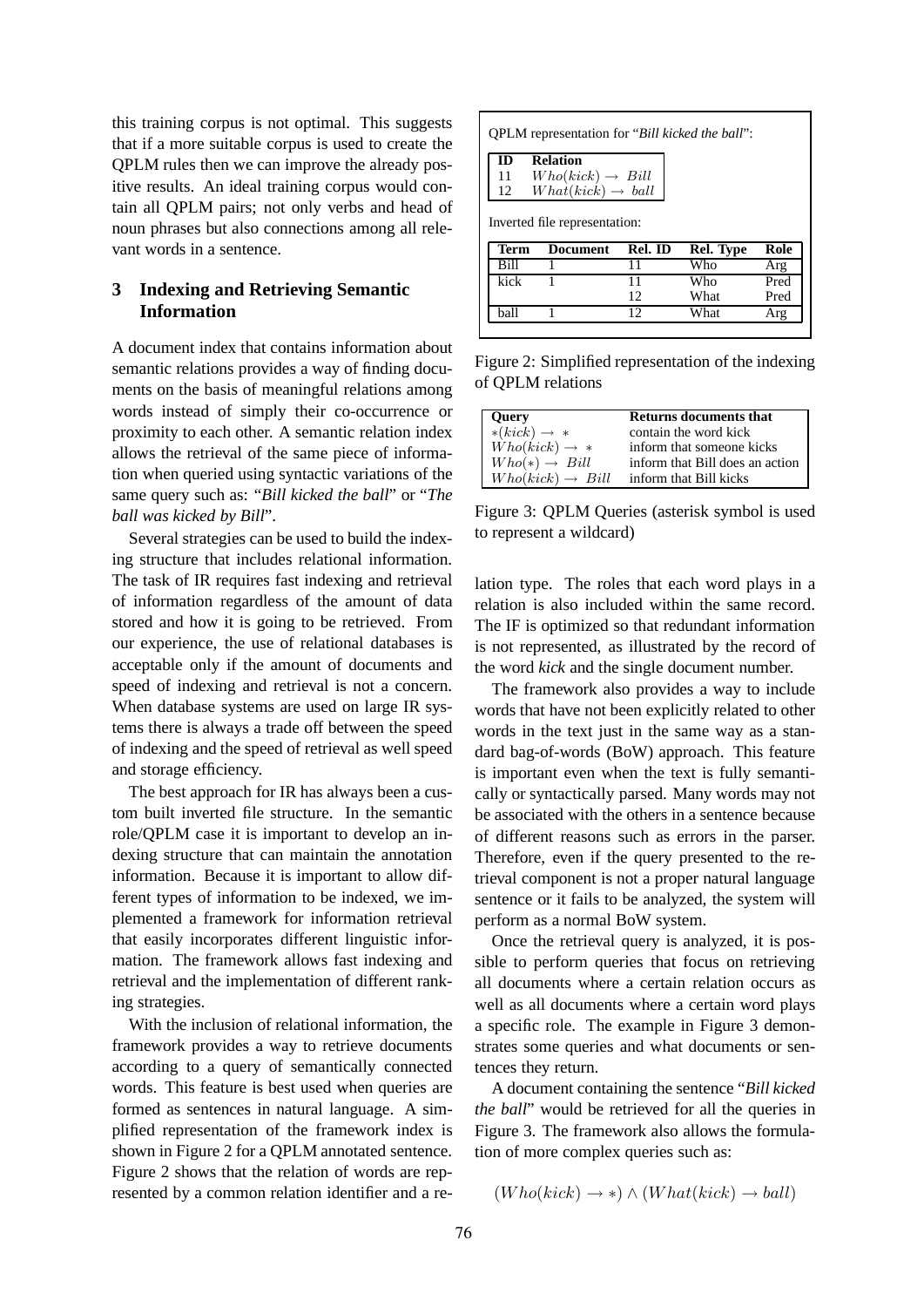Each token is indexed by itself (i.e not together with the related words) including the information from the relations it is part of. This is done with no overhead or redundant information being stored. This approach makes it possible to keep the standard models for document ranking. A normal calculation of Term Frequency (TF) and Inverted Document Frequency (IDF) is performed when taking the terms individually or as BoW, while only a minimal modification of TF/IDF is required when a more complex retrieval strategy is needed.

The ranking strategy is based on a vector space model. Documents and queries are represented as three different vectors: bag-of-words (BoW-V), partial relation (PR-V) and full relation (FR-V). The weights of the vector tokens are calculated using the weights of their individual tokens in the context of the vector being analyzed. In BoW-V, weights are calculated based on words; PR-V uses individual words and their relation types; FR-V uses the association of a specific word with another word. Figure 4 illustrates the contents of these vectors for the sentence "*John loves Mary, but Mary likes Brad*" when used as a query:

| <b>BoW-V:</b> | $\langle$ [John:1], [loves:1], [Mary:2],<br>[likes:1], [Brad:1] $\rangle$                                   |
|---------------|-------------------------------------------------------------------------------------------------------------|
| PR-V:         | $\langle$ [John:ARG0:1], [loves:PRED:1],<br>[Mary:ARG1:1], [Mary:ARG0:1],<br>[likes:PRED:1], [Brad:ARG1:1]) |
| $FR-V:$       | $\langle$ [John:ARG0:loves:1],<br>[Mary:ARG1:loves:1],<br>[Mary:ARG0:likes:1],<br>[Brad:ARG1:likes:1])      |

Figure 4: Vectors used for document ranking

The tokens of the above example would have different weights if the same sentence appeared in a document with additional sentences. Because of their lower frequency, it is expected that the components of FR-V and, in a lesser extent, of PR-V to have a stronger impact on the calculation of similarity than the components of BoW-V. With this approach, for queries with relations that are not indexed, the method is equivalent to a traditional BoW approach.

## **4 Experiments and Evaluation**

We have performed a series of experiments using the techniques described on Section 3 in order to verify the usefulness of QPLM in comparison to SRL based on PropBank. We compared both semantic annotations by using it with IR and under QA evaluation methods.

#### **4.1 Configuration of experiments**

We performed experiments using data resources from the QA track of the TREC conferences (Voorhees and Dang, 2006) and the evaluation scripts available at their TREC website of years 2004, 2005 and 2006. The retrieval experiments were carried out using only a reduced set of documents from the AQUAINT corpus because the semantic role labelers tested were not able to parse the full set, unlike QPLM which parsed all documents successfully.

The SRL tool SwiRL (Surdeanu and Turmo, 2005) has a good precision and coverage, however it is slow and quite unstable when parsing large amounts of data. We have assembled a cluster of computers in order to speed up the corpus annotation, but even when having around ten dedicated computers the estimated completion time was larger than one year. The lack of semantic annotators that can quickly evaluate large amount of data gave us the stimulus needed to use a simplified and quicker technique. We used the QPLM annotation tool which takes less than 3 weeks to fully annotate the 3GB of data from the AQUAINT corpus using a single machine.

Since we wanted to determinate how QPLM compares to SRL, particularly on the basis of its usage for IR and for QA, we performed some tests using the available amount of data annotated with semantic roles, and the same documents with QPLM. The part of the AQUAINT corpus annotated includes the first 41,116 documents, in chronological order, from the New York Times (NYT) newspaper. We used the 1,448 questions from the QA track of 2004, 2005 and 2006 from the TREC competition. Since these questions are not always self contained and in some cases (OTHER-type questions) not even a proper natural language sentence, we performed some question modification so that the entire topic text could be included. These modifications include substitution of key pronouns as well as the inclusion of the whole topic text when shorter representations were found. In some extreme cases when no substitution was possible and the question did not mention the topic, we added a phrase containing the topic at the start of the question. Some examples are presented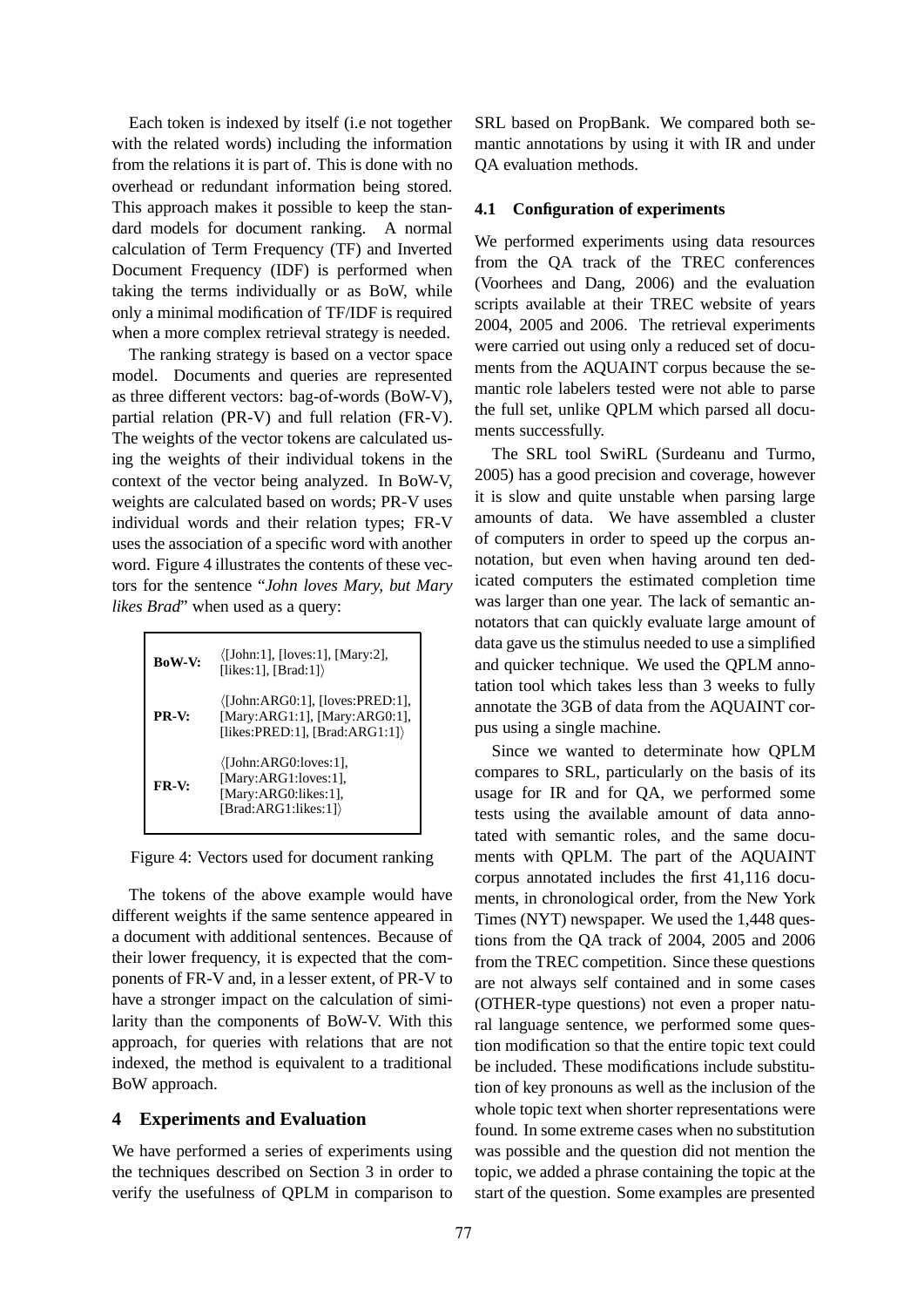| Topic:               | Gordon Gekko                        |  |  |
|----------------------|-------------------------------------|--|--|
| <b>Ouestion:</b>     | What year was the movie released?   |  |  |
| <b>Modification:</b> | Regarding Gordon Gekko, what year   |  |  |
|                      | was the movie released?             |  |  |
| <b>Ouestion:</b>     | What was Gekko's profession?        |  |  |
| <b>Modification:</b> | What was Gordon Gekko's profession? |  |  |
| <b>Ouestion:</b>     | Other                               |  |  |
| <b>Modification:</b> | Tell me more about Gordon Gekko.    |  |  |

Figure 5: Modifications applied to TREC questions

in Figure 5.

Using these questions as queries for our IR framework, we retrieved a set of 50 documents for every question. We analyzed the impact of the semantic annotation when used on document indices by checking the presence of the answer string in the documents returned. We also obtained a list of 50 documents using solely the BoW approach in order to compare what is the gain over standard retrieval.

# **4.2 Evaluation of retrieval sets**

Table 1 presents the results of the retrieval set using TREC's QA track from 2004, 2005 and 2006 using the BoW, the SRL and the QPLM approaches. Because we performed the evaluation of these documents automatically, we consider a document relevant on the only basis of the presence of the required answer string. We adopted the evaluation metrics for QA documents sets proposed by Roberts and Gaizauskas (2004). We used the following metrics:  $p@n$  as the precision at n documents or percentage of documents containing an answer when retrieving at most *n* documents;  $c@n$ as the coverage at  $n$  documents or percentage of questions that can be answered using up to  $n$  documents for each question; and  $r@n$  as the redundancy at  $n$  document or the average number of answers found in the first *n* documents per question.

As observed in Table 1, the SRL approach gives the best results for all question sets on all evaluation metrics, with the exception of  $c@50$  on the 2006 question set. In most other retrieval sets the baseline performs worse than both QPLM and SRL, however for 2004 questions it performed better than QPLM on  $p@50$  and  $r@50$ . It is interesting to observe that the QPLM results for the same year on c@50 are better than the BoW approach indicating that a larger amount of questions can potentially be answered by QPLM.

| 2004        | $\mathbf{p@50}$   | c@50              | r@50 |
|-------------|-------------------|-------------------|------|
| BoW         | 5.85%             | 33.33%            | 2.92 |
| SRL         | 6.40%             | 35.33%            | 3.20 |
| <b>OPLM</b> | 5.58%             | 34.47%            | 2.79 |
| 2005        | p@50              | c@50              | r@50 |
| BoW         | 10.03%            | 41.13%            | 5.02 |
| SRL         | 11.00%            | 43.77%            | 5.50 |
| <b>OPLM</b> | 10.58%            | 42.08%            | 5.29 |
| 2006        | $\overline{p@50}$ | $\overline{c@50}$ | r@50 |
| BoW         | 7.30%             | 34.57%            | 3.65 |
| SRL         | 8.73%             | 36.33%            | 4.37 |
| <b>OPLM</b> | 8.31%             | 38.45%            | 4.16 |

Table 1: Experimental results of index approaches on TREC questions

# **4.3 Experiments on QA systems**

To better understand the relation between the retrieved document sets and question answering we applied the retrieval sets to four question answering systems:

- Aranea: Developed by Lin (2007), the Aranea system utilizes the redundancy from the World Wide Web using different Web Search Engines. The system relies on the text snippets to generate candidate answers. It applies filtering techniques based on intuitive rules, as well as the expected answer classes with named-entities recognition defined by regular expressions and a fixed list for some special cases.
- OpenEphyra: Developed by Schlaefer et al. (2007), the OpenEphyra framework attempts to be a test bench for question answering techniques. The system approaches QA in a fairly standard way. Using a three-stage QA architecture (Question Analysis, Information Retrieval, Answer Extraction), it performed reasonably well at the QA Track at TREC 2007 by using Web Search engines on its IR stage and mapping the answers back into the TREC corpus.
- MetaQA System: Similar to the Aranea QA system, MetaQA (Pizzato and Molla, 2005) makes heavy use of redundancy and the information provided by Web Search Engines. However it goes a step further by combining different classes of Web Search engines (including Web Question Answering Systems) and assigning different confidence scores to each of the classes.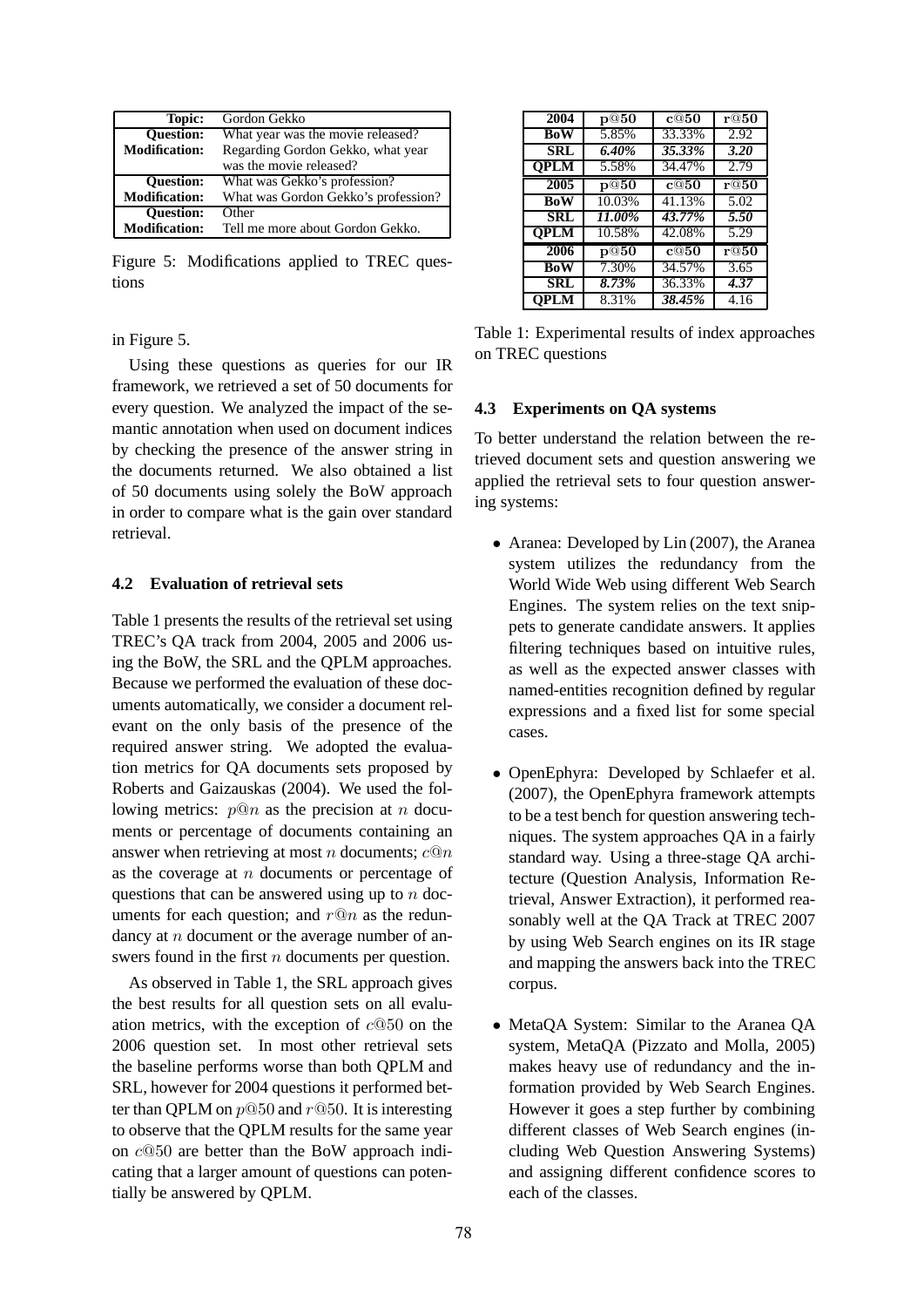• AnswerFinder: Developed by Mollá and Van Zaanen (2006), the AnswerFinder QA system unique feature is the use of QA graph rules learned automatically from a small training corpus. These graph rules are based on the maximum common subgraph between the deep syntactic representation of a question and a candidate answer sentence. The graphs were derived from the output of the Connexor dependency-based parser.

For most of these systems some modifications of the standard system configuration were required. All the systems used, with the exception of AnswerFinder, make heavy use of web search engines and the redundancy obtained to find their answers. For our experiments we had to turn the Web search off, causing a significant drop in performance when compared to the reported results in the literature. Because AnswerFinder's IR component is performed offline, the integration is seamless and only required providing the system with a list of documents in the same format as TREC distributes the ranked list of files per topic. The OpenEphyra framework is well designed and implemented, however the interaction between its components still depended on the overall system architecture, which makes the implementation of new modules for the system quite difficult.

With the exception of AnswerFinder, all the QA systems received a retrieval set as a collection of snippets. This was based on the fact that these systems are based on Web Retrieval and they expect to receive documents in this format. We extracted for every document the 255 character window where more question words (non-stopwords) were found. The implementation of different ranking strategies for passage retrieval such as those described by Tellex et al. (2003) could improve the results for individual QA systems. However, a preliminary evaluation of the passage retrieval have shown us that the 255 character window with the current snippet construction method was enough to achieve near optimal performance on the document set used.

The results obtained by the QA systems were processed using the answer regular expressions distributed by TREC. The numbers described in this study show the factoid score for correct answers. We have not used the exact answer because it required some cleaning of the answer log files and some modification of some QA systems.

|             | 2004  | 2005  | 2006     |
|-------------|-------|-------|----------|
| BoW         | 5.00% | 2.30% | 2.10%    |
| <b>SRL</b>  | 6.10% | 3.50% | 2.70%    |
| <b>OPLM</b> | 5.00% | 2.50% | $3.50\%$ |

Table 2: Factoid results for C@1 on the Aranea system

|             | 2004  | 2005  | 2006  |
|-------------|-------|-------|-------|
| BoW         | 2.50% | 5.10% | 3.00% |
| SRL         | 3.30% | 7.00% | 4.40% |
| <b>OPLM</b> | 2.80% | 6.20% | 4.20% |

Table 3: Factoid results for C@1 on the OpenEphyra system

Therefore, the results shown on Tables 2, 3 and 5 are product of the same retrieval set and result of the same evaluation procedure. Results of the MetaQA system at Table 4 are presented as coverage at answer 10  $(C@10)$  since this system has a non standard approach for QA that is invalidated by the methodology of this test. The results in the other tables could be understood as either precision or coverage at answer 1, we will refer to them as  $C@1.$ 

We observed that the results from the QA system are consistent with the findings from the results of the retrieval system. The Aranea QA system results on Table 2 show an average improvement for the SRL approach. QPLM has similar performance to BoW for 2004 and 2005 questions but outperforms both techniques on 2006 questions.

The results shown by OpenEphyra in Table 3 also demonstrate that semantic annotation can help question answering when used in the IR stages of a QA system. The best results were observed when SRL was applied. QPLM followed SRL and outperformed BoW on three tests. It is important to point out that results for the retrieval set alone in Table 1 showed BoW outperforming QPLM for 2004 questions on both redundancy and precision metrics. This might be an indication that OpenEphyra answer extraction modules are more precise than the other QA systems and do not heavily rely on redundancy as do the Aranea and the MetaQA systems.

Because of the high dependency on Web sources, the MetaQA system performed rather poorly. As explained earlier, the results were measured using C@10 instead of C@1. The reason for this is that the MetaQA system is meant to be an aggregator of information sources and its ranking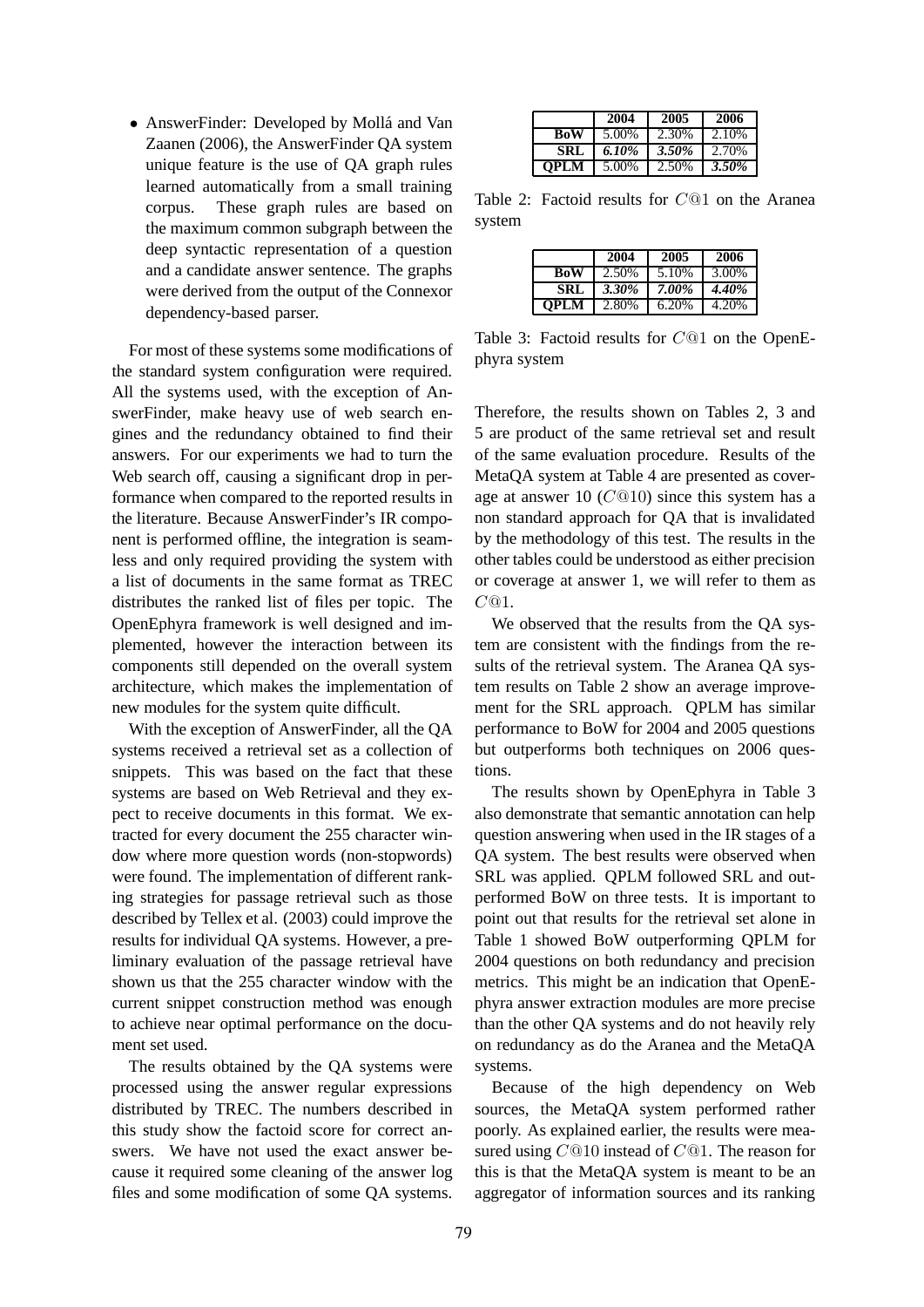|             | 2004  | 2005  | 2006  |
|-------------|-------|-------|-------|
| <b>BoW</b>  | 0.87% | 3.31% | 1.24% |
| SRL         | 2.61% | 3.87% | 1.99% |
| <b>OPLM</b> | 0.43% | 3.31% | 1.24% |

Table 4: Factoid results for C@10 on the MetaQA system

|             | 2004  | 2005  | 2006  |
|-------------|-------|-------|-------|
| BoW         | 1.10% | 2.50% | 1.20% |
| SRL         | 1.80% | 2.60% | 2.20% |
| <b>OPLM</b> | 1.80% | 2.70% | 2.00% |

Table 5: Factoid results for C@1 on the AnswerFinder system

mechanisms only work when sufficient evidence is given for certain entities. Not only was the system not designed for the single-source setup, but it was not designed to provide a single answer. Nevertheless, even with the non-conformity of the system, it appears to support that semantic markup can enhance the IR results for QA. Not surprisingly the extra redundancy presented in the 2004 BoW retrieval contributed to better results in this redundancy based QA system.

Results in Table 5 show that AnswerFinder correctly answered only a few questions for the given question set. On the other hand, it provided some consistent results such that the improvements were due to additional correct answers and not to a larger but different set of correct answers. The AnswerFinder QA system showed a similar performance for both semantic-based strategies and both outperformed the BoW strategy.

In this section we have shown an evaluation of different retrieval sets of documents using four distinct QA systems. We have observed that semantic strategies not only assist the retrieval of better documents, but also help in finding answers for questions when used with QA systems.

## **5 Concluding Remarks**

In this work we propose the use of semantic relation in QA. We also present QPLM as an alternative to SRL. QPLM is a simpler approach to semantic annotation based on relations between pairs of words, which gives a large advantage in speed performance over SRL. We show some comparison of retrieval sets using the questions from the QA track of TREC and conclude that SRL and QPLM improve the quality of the retrieval set over a standard BoW approach. From these results we also observe that QPLM performance does not fall much behind SRL.

We performed an evaluation using four QA systems. These systems are conceptually different which gives a broad perspective of the obtained results. The results once again show the effectiveness of semantic annotation. Over QA, SRL has performed better than the other techniques, but was closely followed by QPLM. The results obtained here suggest that QPLM is a cheaper and effective method of semantic annotation that can help in tuning the search component of a QA system to find the correct answers for a question.

The results presented in this work for all QA systems are much lower than those reported in the literature. This is an undesirable but expected problem that occurred not only because of the modifications carried on the QA systems but mainly because of the reduced number of documents used for this evaluation. We are looking into more efficient alternatives for performing the SRL annotation of the AQUAINT corpus.

Only recently we have been able to test Koomen et al. (2005) SRL tool. This SRL tool is the top ranking SRL tool at the CoNLL-2005 Shared Task Evaluation and it seems to be much faster than SwiRL. Preliminary tests suggest that it is able to perform the annotation of AQUAINT in almost one full year using a single computer; however, this tool, like SwiRL, is not very stable, crashing several times during the experiments. As further work, we plan to employ several computers and attempt to parse the whole AQUAINT corpus with this tool.

It is important to point out that although the tool of Koomen et al. seems much faster than SwiRL, QPLM still outperforms both of them on speed by large. QPLM represents word relations that are built using rules from syntactic and NE information. This simpler representation, combined with a smaller number of supporting NLP tools, allow QPLM to be faster than current SRL tools. We plan to carry out further work on the QPLM tool to increase its performance on both speed and accuracy. QPLM's precision and recall figures are going to be improved by using a hand annotated corpus. QPLM's speed suggest that it can be currently used on IR tools as a pre-processing engine. It is understandable that any delay in the IR phases is undesirable when dealing with large amount of data, therefore optimizing the speed of QPLM is one of our priorities.